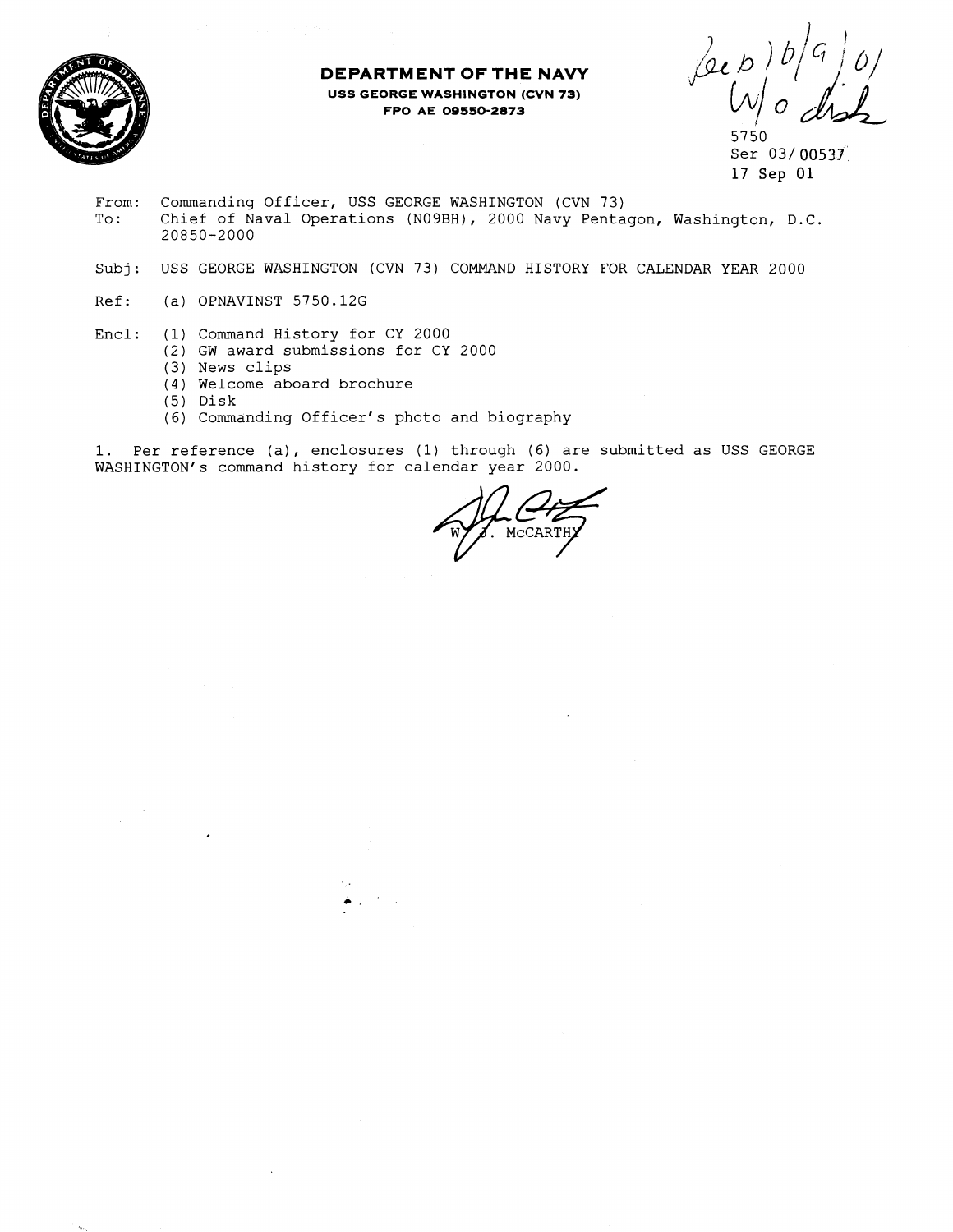# **USS GEORGE WASHINGTON (CVN 73) COMMAND HISTORY 2 0 00**

#### **COMMAND COMPOSITION AND ORGANIZATION**

USS GEORGE WASHINGTON (CVN 731, sixth of the NIMITZ class nuclear-powered aircraft carriers, was commissioned on 4 July 1992 at Naval Station Norfolk, Virginia. Homeported in Norfolk, Va., GEORGE WASHINGTON is an asset of Commander, Naval Air Force, U.S. Atlantic Fleet. At the start of this year, GEORGE WASHINGTON was moored at Pier 12N at the Norfolk Naval Station in Norfolk, Va.

Captain William J. McCarthy was in command of GW at the beginning of the year. The ship serves as the flagship for Commander, Cruiser Destroyer Group TWO, commanded by Rear Admiral Ronald Route until April, when Rear Admiral Gary Roughead relieved him.

Carrier Air Wing SEVENTEEN, commanded by Captain James Hart until October 4, 2000, then by Captain Rodger Welch, was the ship's main armament. The air wing provides the capability to conduct sustained offensive air operations against land, surface, and subsurface targets, and to defend the battle group in support of assigned missions.

There are 70 aircraft in Carrier Air Wing SEVENTEEN, including: the F-14B Tomcat fighter flown by the Jolly Rogers of VF-103; the F/A-18C Hornet strike fighter flown by the Rampagers of VFA-83, the Blue Blasters of VFA-34 and the Sunliners of VFA-81; the E-2C Hawkeye airborne early warning aircraft flown by the Tigertails of VAW-125; the S-3B Viking sea control aircraft flown by the Diamondcutters of VS-30; the EA-6B Prowler electronic attack aircraft flown by the Scorpions of VAQ-132; the HH-60/SH-60F helicopter flown by the Red Lions of HS-15; and the C-2A Greyhound carrier onboard delivery (COD) aircraft flown by the Rawhides of VRC-40.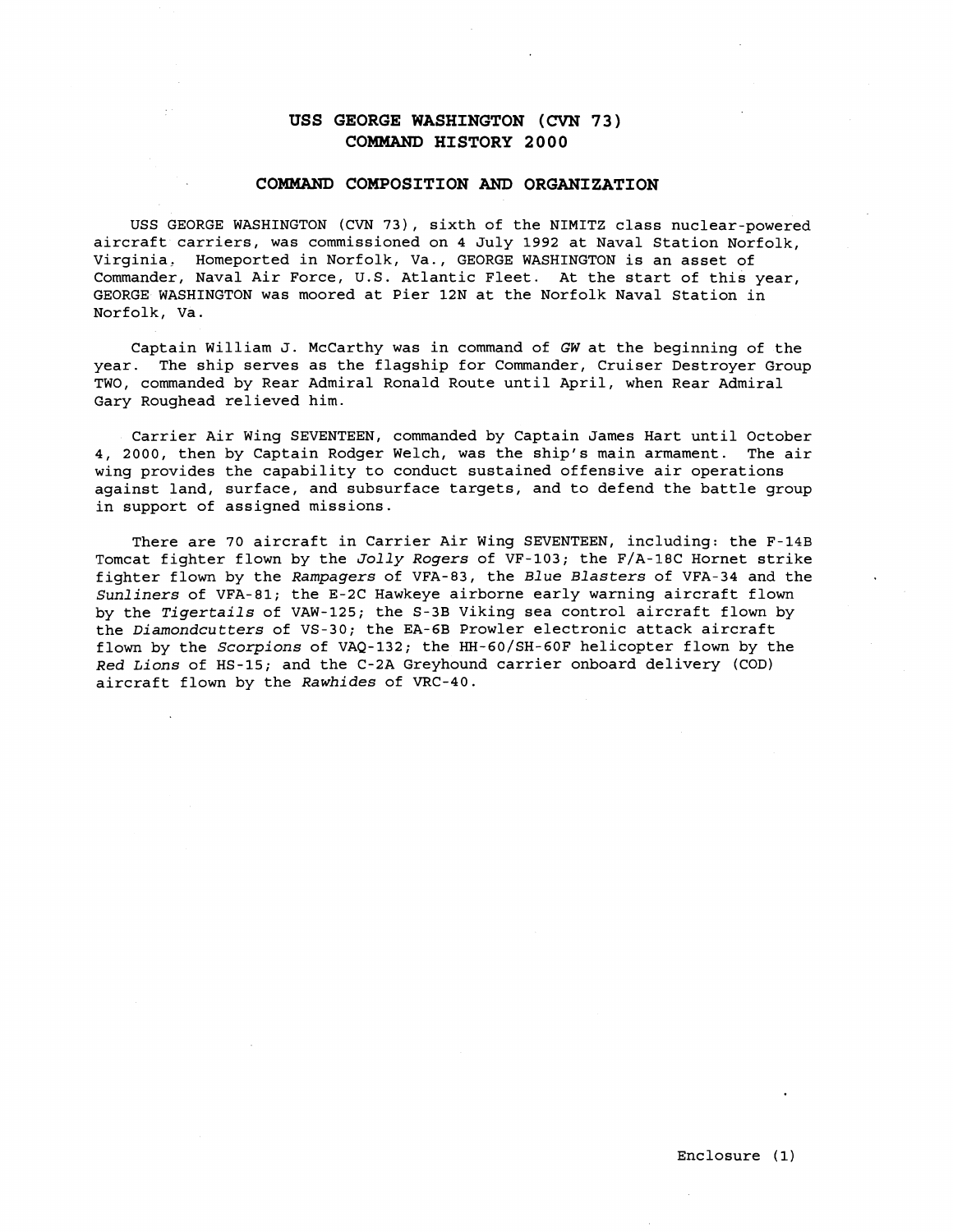## **USS GEORGE WASHINGTON** (CVN **73) LEADERSHIP**

CAPT William J. McCarthy CAPT Garry R. White CAPT(se1) Kevin M. Donegan CAPT Christopher C. Cain CAPT Michael D. Davis<br>CAPT Lorenzo C. York, CHC CAPT Lorenzo C. York, CH<sub>C</sub> CDR CDR CDR CDR CDR MC CAPT Robert Wren, DC CAPT (sel) Patricia M. Garrity, DC CDR CDR CDR CAPT (sel) William A. Brown CDR CDR CAPT Francis A. Hiser **I11**  CDR LCDR<sup>-1</sup> LT | LCD<sub>R</sub> LCDR LAGC , JAGC LCDR CDR LCDR

Commanding Officer Executive Officer Executive Officer Reactor Officer Reactor Officer CRMD CRMD Engineering Engineering Air Air Medical Dental Dental AIMD Navigator Weapons Supply Operations Safety Combat Systems Combat Systems Deck Deck Training Legal Legal Administration Administration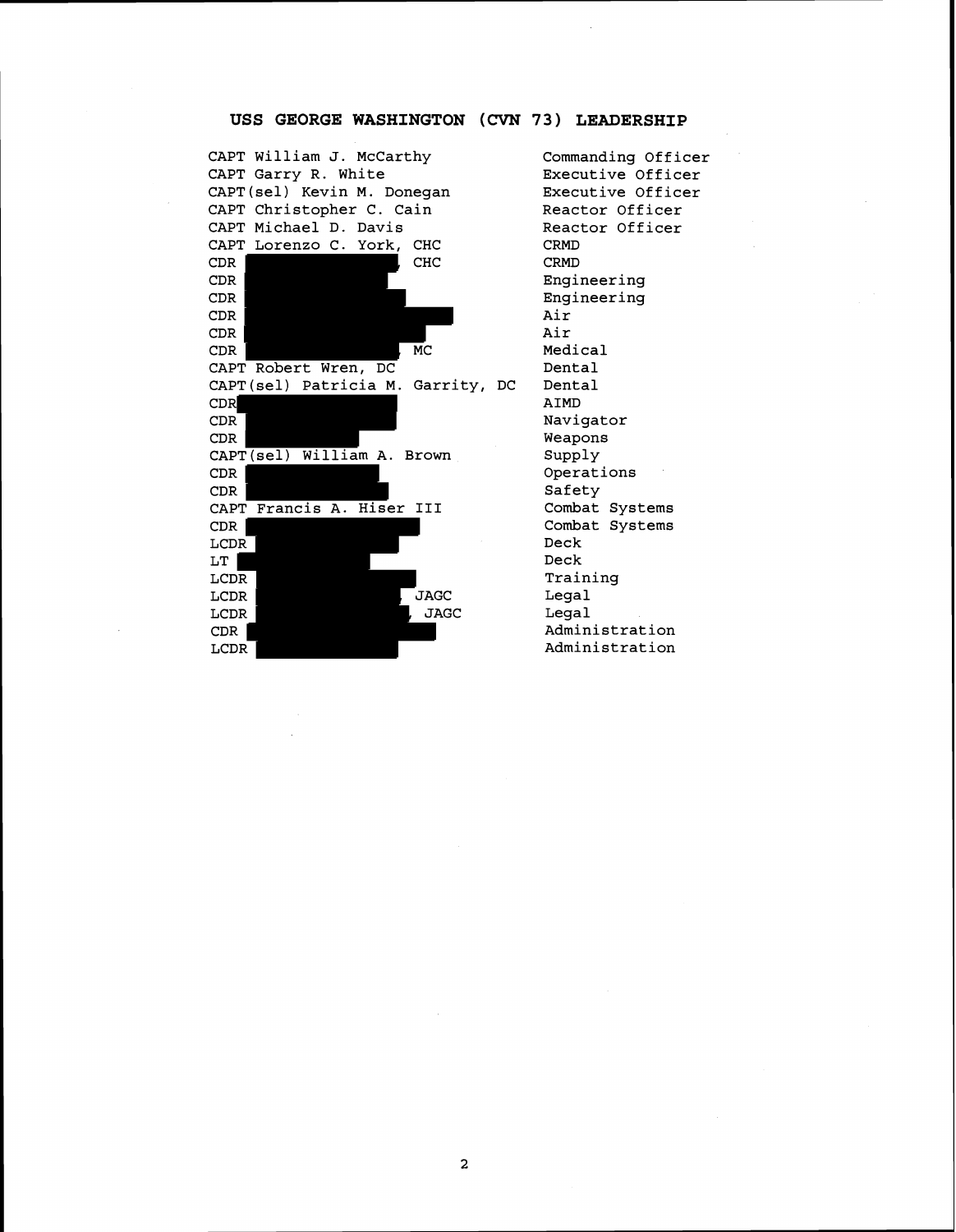#### **NARRATIVE**

When 2000 began, USS GEORGE WASHINGTON (CVN **73)** was moored at pier 12N at Naval Station, Norfolk, Virginia. The ship was in the middle of the inter-deployment training cycle and approaching intermediate training in preparation for a Summer deployment.

On 26 January, GEORGE WASHINGTON got underway for a week to conduct carrier qualifications for fleet pilots off the Virginia coast. While underway, GW put on a Super Bowl party on 30 January in Hangar Bay TWO with a big screen TV, bleachers, popcorn and hot dogs. About 1,000 people participated in this major event to cheer for their favorite team.

The ship returned to Norfolk, Virginia on 4 February and immediately began the preparations for the next major evolution in the training cycle the Composite Training Unit Exercise. GW left Norfolk on 28 February for the six-week TSTA 111/FEP/COMPTUEX underway period. The first week at sea brought GW challenging damage control scenarios of increasing difficulty as GW Sailors worked to earn certification from the Afloat Training Group evaluators. The crew's enthusiasm for meeting challenges was evident in the final grade, when GW passed FEP and was the first carrier in recent memory to pass Zebra at this stage in the work-up cycle.

The COMPTUEX portion of the underway began directly after FEP. Since the ranges at Vieques in Puerto Rico were closed at this time, the GW/CVW-17 team shifted to the Gulf of Mexico, using ranges at Eglin Air Force Base in Florida, marking the first time a carrier battle group conducted intermediate training in the Gulf of Mexico. The GW/CVW-17 team flew up to 100 sorties a day during the exercise, practicing many of the warfighting techniques that would be needed in combat operations during the upcoming deployment. On 17 March, GW hosted Deputy Undersecretary of Defense (Readiness) Thomas Longstreth. From 18-21 March, Team 90 (CVN 73 + CVW 17) made a port visit to Key West, Florida, another first for a Nimitz-class carrier. The exercise continued after the port visit. On 29 March, Team 90 received Blue Water Certification. 36 hours of continuous flight operations capped off a successful exercise, and GW returned to Norfolk, Virginia on 7 April.

The final exercise of the inter-deployment training cycle began on 10 May, when GW departed from pier 12 for Joint Task Force Exercise 02-00.

Under the auspices of Commander, Second Fleet, GW/CVW 17 and the GEORGE WASHINGTON Battle Group worked through a combat exercise in the waters off the Virginia and North Carolina coasts. The scenario escalated into the typical operations the battle group could potentially encounter during deployment, culminating in an amphibious assault on the beaches of North Carolina. This was the "graduation exercise" for the battle group. After hosting Senator Phil Gramm (R-TX) on 20-21 May, GW returned to Norfolk, Virginia on 22 May, ready to deploy.

Wednesday, 21 June arrived bright and warm, and it was time to say goodbye to families and friends, cast off the mooring lines, and head off on a six-month deployment to the Mediterranean Sea and Arabian Gulf.

Before acrossing the Atlantic Ocean, GW detoured South to the waters off Vieques, Puerto Rico so the Air Wing could enhance their readiness by dropping ordnance on the newly reopened ranges there. After three days of dropping inert ordnance on Vieques training ranges, GW turned East and crossed the Atlantic Ocean.

3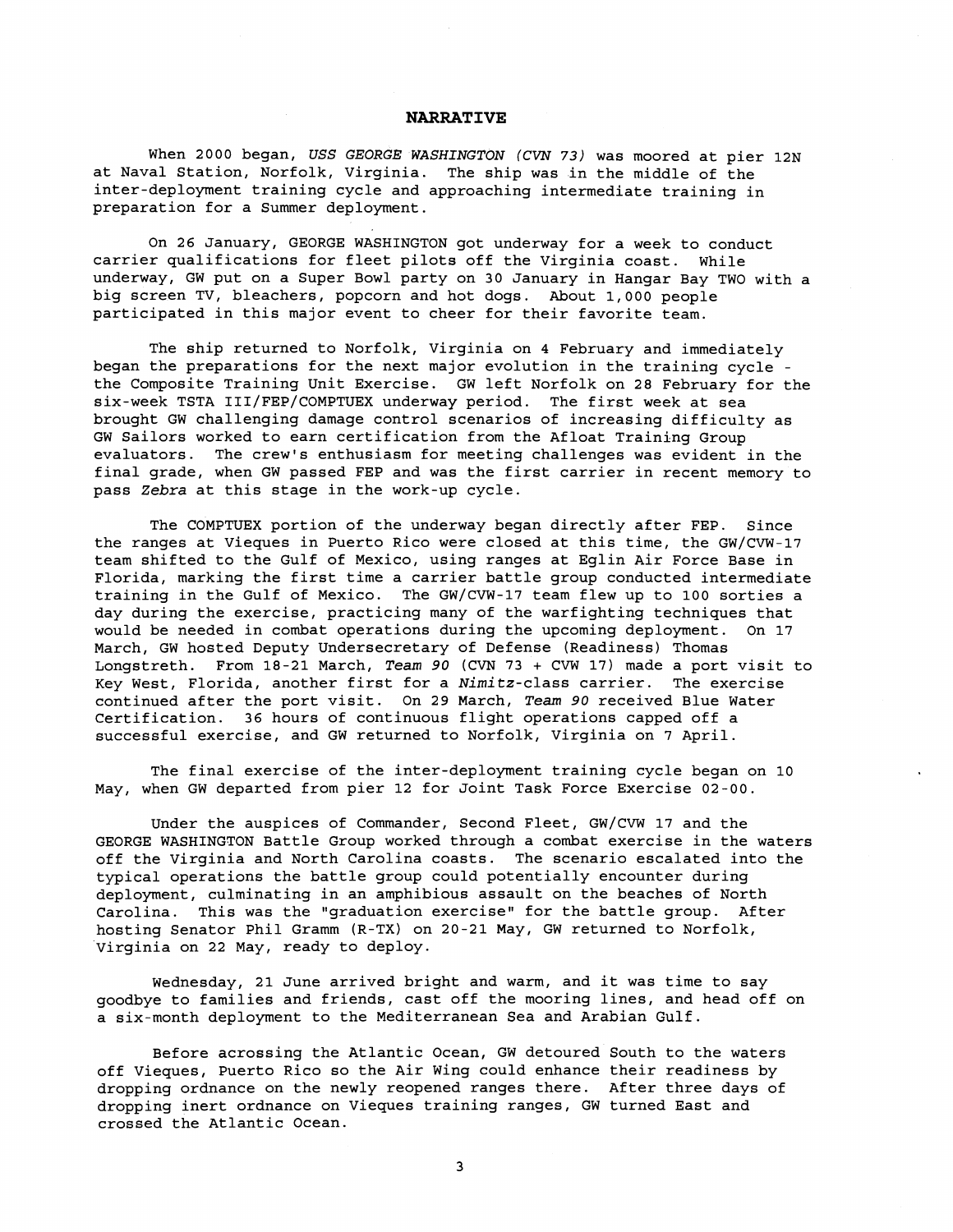GW passed the Azores on 2 July and went through the Strait of Gibraltar on 4 July. After a high-speed transit through the Mediterranean, GW arrived on station in the Adriatic Sea and conducted three days of intense flight operations, providing presence and deterrence in a sometimes tense and volatile region. The ship left the Adriatic Sea on 10 July and worked east toward Turkey. On the way, CVW-17 aircraft trained by dropping live ordnance at the Avgo Nisi range on Crete.

GW pulled into Antalya, Turkey on 13 July for a port visit. During the visit, the Commander of the Turkish General Air Command and six Turkish generals toured the ship and had lunch with Rear Admiral Roughead, Captain McCarthy and Captain Hart.

After leaving Antalya on 16 July, GW headed for the Suez Canal, entering on 17 July and, after an 18-hour transit, emerging in the Red Sea on 18 July.

GW relieved USS DWIGHT D. EISENHOWER (CVN 69) as the FIFTH Fleet ready carrier on 22 July. After transiting the Strait of Hormuz on 25 July, *Team*  **90** entered the Arabian Sea flying missions over Iraq in support of Operation SOUTHERN WATCH, and to support maritime interdiction operations there. GEORGE WASHINGTON and CVW-17 arrived on station ready to conduct combat operations, and immediately executed complex 50 plus aircraft day and night mirror image contingency rehearsals.

August started with a port visit to Jebel Ali in Dubai, United Arab Emirates, from 1-5 August. During the next underway period, on 11 August, CVW-17 aircraft responded to Iraqi aggression in the Southern no-fly zone by launching air strikes against military facilities in Southern Iraq. This was the first combat action in GEORGE WASHINGTON'S history. Continued Iraqi violations of U.N. sanctions and the no-fly zone, as well as, attacks on coalition aircraft, led to additional strikes through August and September. In all, *Team* **90** executed 5 Operation Southern Watch response options, expertly expending 4 GBU-lOs, 3 GBU-12s, 15 GBU-16s, 7 JDAMs and 3 SLAM-ERs.

This successful underway period ended with a port visit in Bahrain on 20 August. GW's scheduled 24 August departure was delayed when Gulf Air Flight 072 crashed into the Arabian Gulf in the evening of 23 August near Bahrain International Airport, less than 10 miles from the ship's anchorage. *Team* **90** assisted Bahrain's rescue and recovery efforts, launching search and rescue helicopters and all ship's boats with more than 100 crew members aboard to the scene. *Team* **90** provided assistance on station at the crash site for 20 hours after the rescue became a recovery operation. The assistance provide resulted in recovery of all victims, the black boxes, U.S. diplomatic pouches, and various parts of the aircraft. GW left Bahrain on 25 August.

GW stayed at sea from August 25 through the month of September, as tensions rose in both the Arabian Gulf and the Adriatic Sea. Continued Iraqi incursions into the no-fly zone, and even into Saudi Arabia, resulted in the GW/CVW 17 team continuing to provide a strong presence in the area. The U.S. Ambassador to Kuwait, the Honorable James Larocco, visited GW on 28 August and told *Team* **90** Sailors their presence in the Arabian Gulf was crucial to maintaining stability in the region. *Team* **90** supported Operation Southern Watch with a 98 percent sortie completion rate in the scorching heat of the Arabian Gulf Summer.

On 19 September, in response to National Command Authority direction, *Team* **90** was ordered to transit at "best speed", from the Northern Arabian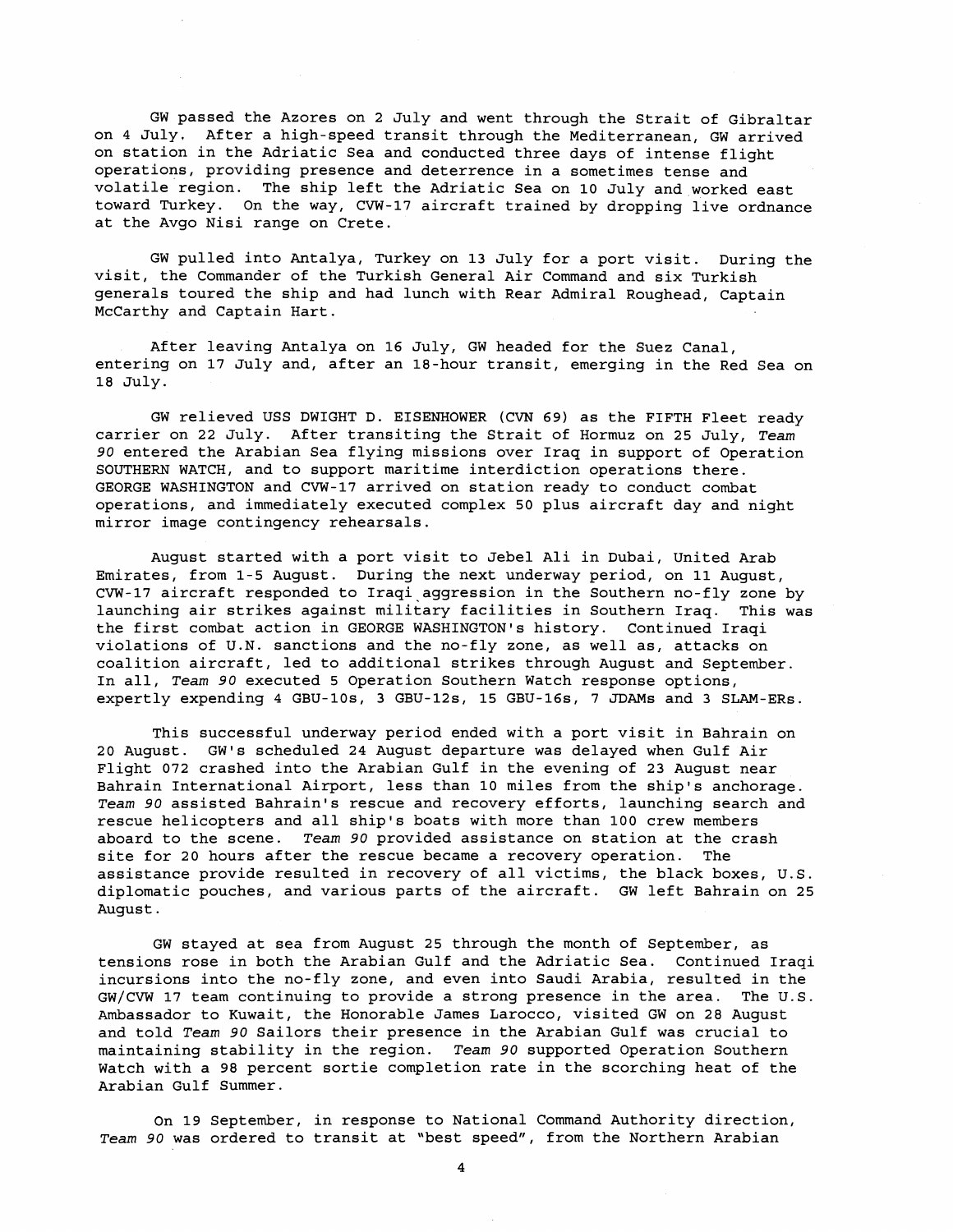Gulf to the Northern Ionian Sea, to provide a stabilizing presence in the aftermath of the volatile and unpredictable Serbian elections. After turning over FIFTH Fleet ready carrier responsibilities to USS ABRAHAM LINCOLN (CVN 72), GW transited the Strait of Hormuz on 25 September, the Suez Canal on 30 September and reported on station in the Ionian Sea on 2 October as the SIXTH Fleet ready carrier.

After tensions in the area abated, GW was authorized to stand down and conduct a port visit to Corfu, Greece from 5-8 October.

Then, GW transited back to the Ionian Sea and conducted of flight operations in theater. On 14 October, GW participated in a PASSEX with *ms*  INVINCIBLE before transiting into the Eastern Mediterranean Sea toward Greece, Turkey and the largest NATO exercise of the year - Destined Glory. While most of CVW 17 participated in Destined Glory, a small detachment of F-14s from VF-103, and F/A-18s from VFA-34, VFA-81 and VFA-83 flew into Hungary to train with our new NATO allies there.

GW1s next port visit was to the historic city of Dubrovnik, Croatia from 30 October to 3 November. Though inclement weather limited boating and liberty during the second day in port, GW Sailors enjoyed the almost 800 year-old city, while more than 700 Croatians visited GW during the last day of the port visit.

GW departed Dubrovnik, Croatia for a one day transit North to a port visit at Trieste, Italy.

Inclement weather was also experienced in Trieste, Italy, which stranded approximately 600 personnel on shore. An airlift by Helicopter Combat Support Squadron FOUR from Signonella brought the last 300 people aboard, enabling the ship to get underway with all hands as scheduled on 7 November.

During the next underway period, **Team 90** conducted Exercise Croatian Hawk and Sluunj 2000 in the Adriatic and Ionian Seas, with Croatian forces and other units of the SIXTH Fleet.

On 17 November, GW arrived at Naples, Italy. Again, inclement weather with high seas proved challenging. When boats were available for liberty, personnel enjoyed the local area, including a pilgrimage of hundreds of Sailors to Rome in order to attend a service at the Vatican, officiated by Pope John Paul 11, in honor of the world's military and police forces.

After departing Naples, TEAM **90** participated in a PASSEX with French Naval forces and the Standing Naval Force Mediterranean. After departing the Adriatic Sea on 1 December, GW successfully completed a NATO Sea Sparrow missile shoot in the Ionian Sea.

GW then conducted a port visit on 5-8 December at Palma De Mallorca, Spain. While attempting to anchor, GW was challenged with an anti-nuclear demonstration. GW's measured, professional response ensured the security of the ship, while denying **Greenpeace** and Green Party members of the local government any public relations mis-steps. Three **Greenpeace** vessels, including two high-speed zodiac boats, approached the ship in transit to anchor. While not predicted by intelligence agencies, the potential threat was immediately detected by lookouts and the Ship's Integrated Security Response Plan was successfully executed. Visual surveillance by HS-15's airborne FP helicopter immediately confirmed that the demonstrators were unarmed. GW exercised aggressive self-restraint using on board helicopters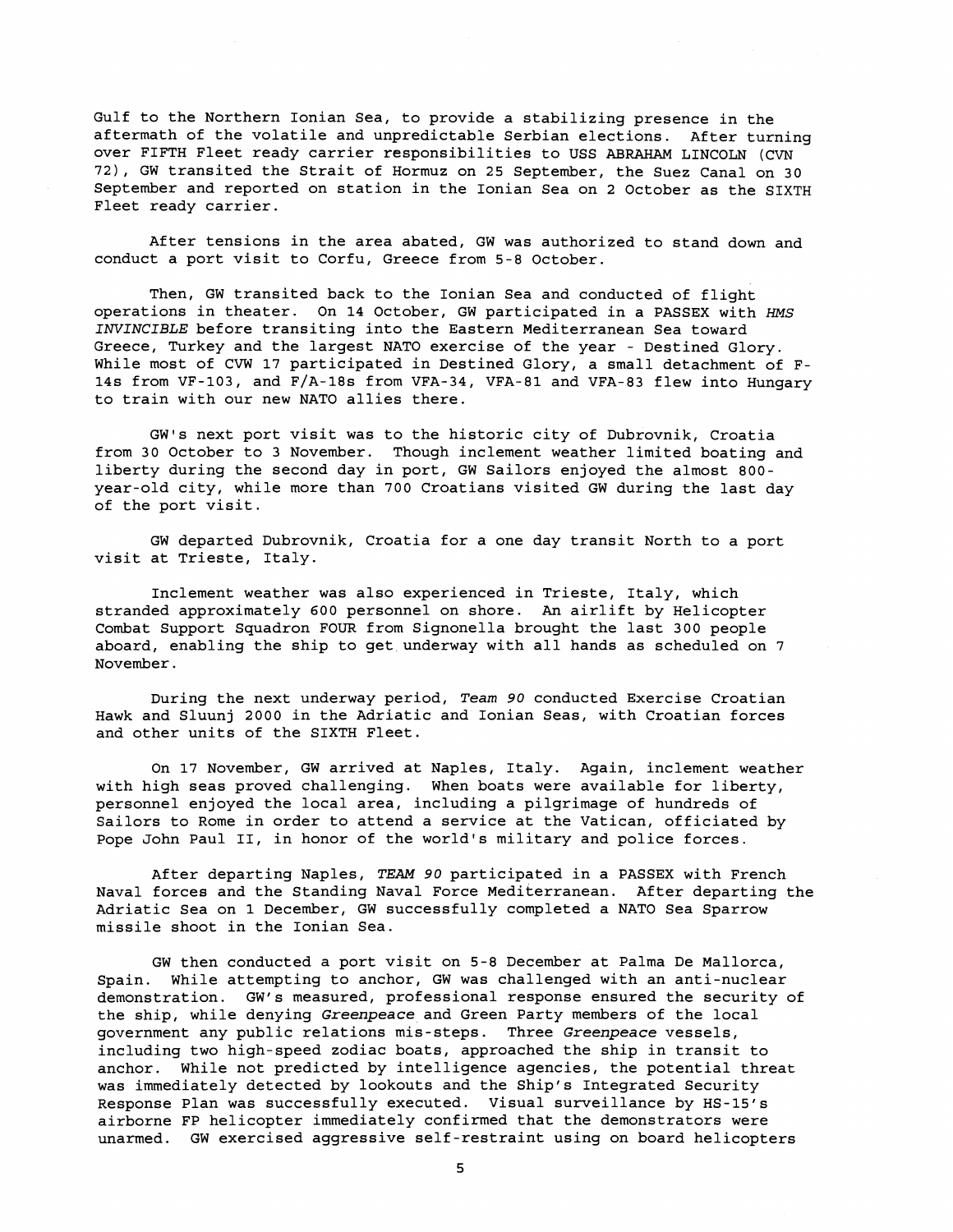and fire hoses, as well as, coordinating local police helicopters and coast guard vessels to deter the harassing speed boats until the Guardia Civil maritime patrol was able to disperse the demonstrators with rubber bullets. During the port visit, GW enjoyed the typical hospitality of the people of Mallorca, including a dinner hosted by the Navy League of the United States

On the day of departure, there was a final demonstration by Greenpeace, that included as many as 50 local boats. Nonetheless, GW departed on schedule and, without incident.

SIXTH Fleet ready carrier duties and responsibilities were turned over to USS HARRY S TRUMAN (CVN 75) on 10 December. GW passed the Strait of Gibraltar, into the Atlantic Ocean enroute to Norfolk, Virginia.

During the transit to Norfolk, the ship successfully completed an Operational Reactor Safeguards Examination on 13-16 December. The ship also experienced severe weather, which caused the arrival date to be advanced.

Carrier Air Wing SEVENTEEN flew off GW on 18 December and GW arrived and moored at pier 12N at Norfolk, Virginia on 19 December.

### 2000 highlights:

- Awarded Commander Naval Air Force, U.S. Atlantic Fleet 2000 Battle Efficiency Award.

- Garnered 10 of 11 possible Type Commander Departmental Excellence awards.

- Winner of the 2000 "Best Wardroom Mess in the Atlantic Fleet".

- CNO nominee for the 2000 DOD Anti-terrorism/Force Protection Program Award.

- Runner-up for the U.S. Navy - Marine Corps Fire Protection Association, 2000 "Ogden Crash and Salvage Award".

- Awarded the 2000 Vice Admiral Flatley Award for Operational Excellence through Safety.

- Awarded the 2000 Battenberg Cup

- Awarded the inaugural **RADM** "Jig Dog" Ramage Award as the best CVW/CV Team in the Navy.

6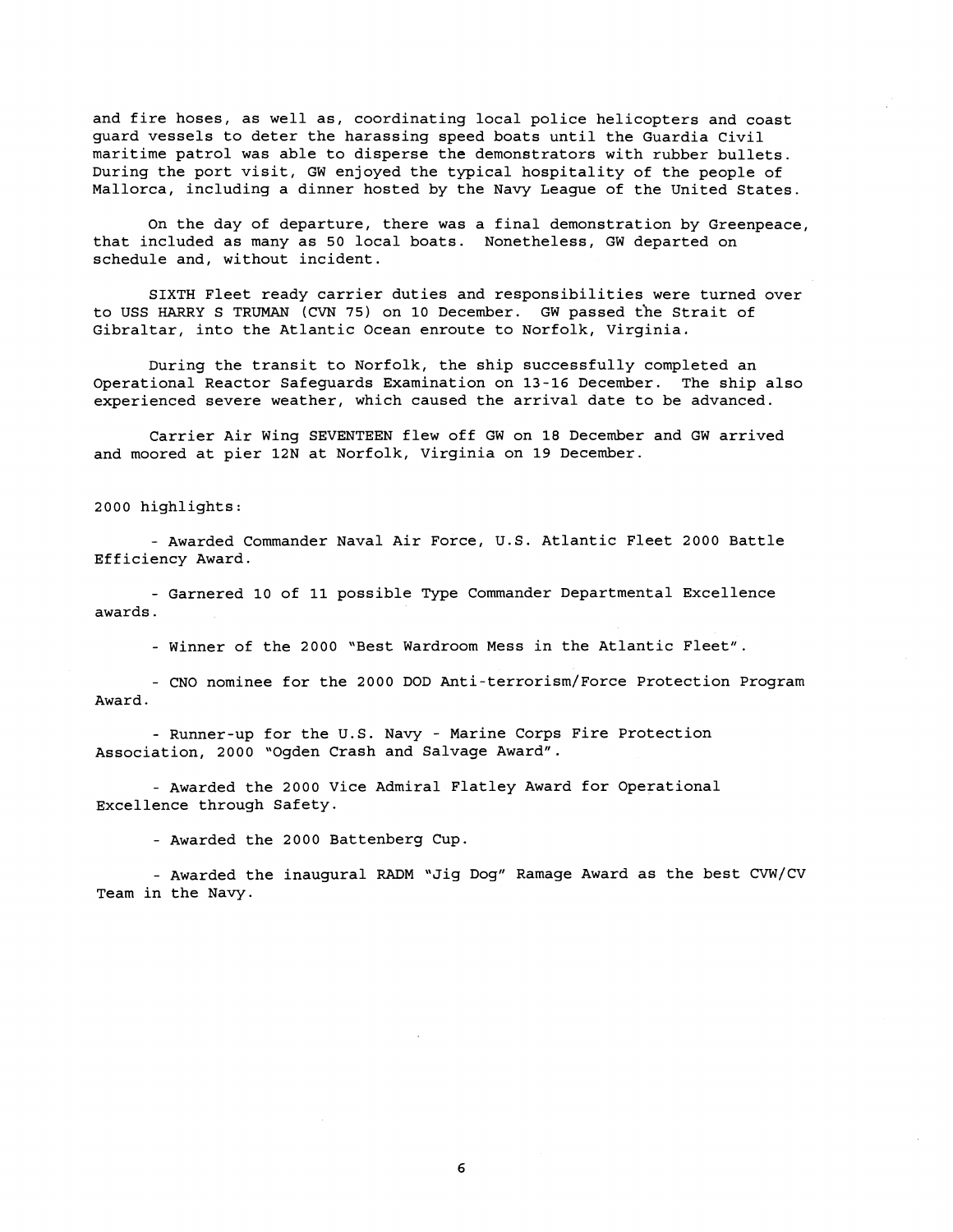#### **2 0 0 0 CHRONOLOGY**

#### January

- **11** Ammunition onload
- **21** MLK Day celebration, Hangar Bay
- **26** Underway, VACAPES
- 30 Super Bowl Party in Hangar Bay Northrop DVs embark

#### **February**

- 4 In port, Norfolk
- **16** Major General Heraido Covas Pereira, Brazilian Army, Chief, Brazilian Delegation to the Inter-American Defense Board
- **2** 3 Live ammunition onload
- **28** Underway, TSTA III/FEP/COMPTUEX (Gulf of Mexico)

#### **March**

- 3 Congressional Staff Delegation embark (STAFFDEL Kiefer)
- 8 Cake cutting for GW's 30,000<sup>th</sup> catapult shot
- **15** Portuguese First Secretary, Ms. Claudia Pinto, embark
- **17** Deputy Undersecretary of Defense (Readiness) Thomas Longstreth embark
- **18** Key West Port visit
- **21** Depart Key west, underway, COMPTUEX
- **29** GW certified for Blue Water flight ops

### **April**

| ⇁ |  | Return to Norfolk |
|---|--|-------------------|
|---|--|-------------------|

- **11** SMART Card startup
- 13 Ammunition onload
- 22 COMCRUDESGRU TWO Change of Command, Foc'sle
- 26 **NRAD** Drill

#### May

| 3           | Force protection Exercise                                    |
|-------------|--------------------------------------------------------------|
| 5           | VADM Donnell (ret., former SURFLANT) visit                   |
|             | Safety Standdown                                             |
| 9           | Underway, VACAPES, JTFEX                                     |
| 13          | President of Harley Davidson embarks                         |
| 14          | Media embark (WVEC, WAVY, Virginian Pilot, Wings Publishing) |
| 16          | Media embark (Defense Week, Aerospace Daily, Navy Times)     |
| 18          | ADM Clark, CINCLANTFLT, visits                               |
| 19          | VADM Fallon, COMSECONDFLT, visits                            |
| 20          | Senator Phil Gramm (R-TX) embarks                            |
| 22          | Return to Norfolk                                            |
|             |                                                              |
|             |                                                              |
| <b>June</b> |                                                              |
|             |                                                              |
| $\sim$      | Dinner, Official reconoming of CW Museum                     |

- **15** Dinner, Official reopening of GW Museum
- **21** Deployment to Mediterranean Sea and Arabian Gulf begins
- **26** Ney Award presentation
- **27** Vieques training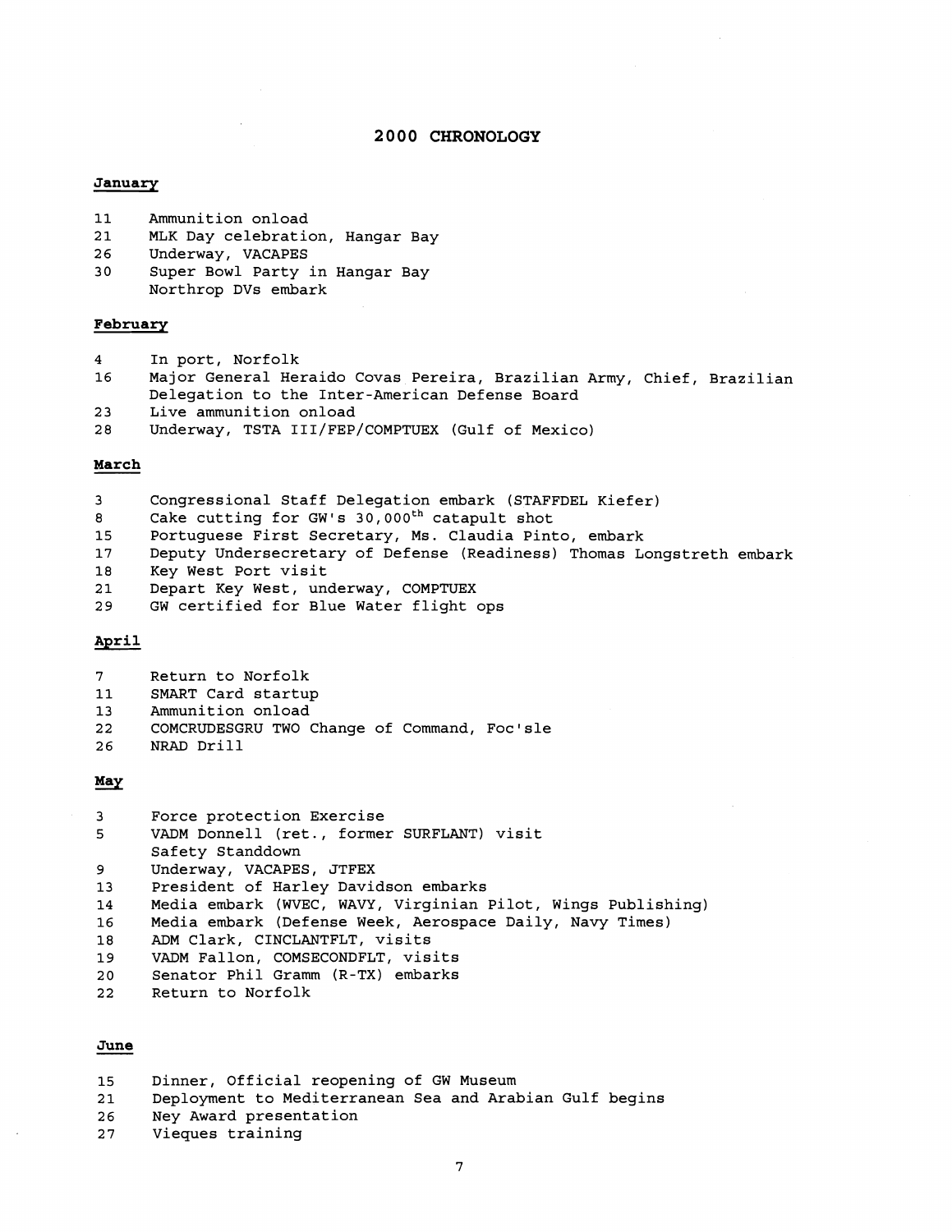#### July

| $\mathbf{1}$ | EMCON Drill                                                   |  |
|--------------|---------------------------------------------------------------|--|
| 5            | Strait of Gibraltar, inchop to 6 <sup>th</sup> Fleet          |  |
| 8            | Adriatic operations                                           |  |
| 10           | Slovenian Ambassador to Italy, Honorable Peter Bekes, embarks |  |
| 13           | Port visit, Antalya, Turkey                                   |  |
| 14           | BGEN Osmin Yildirim, Commander, Turkish Air Force, visits     |  |
| 16           | Depart Antalya                                                |  |
| 17           | Suez Canal transit                                            |  |
| 18           | American Embassy Cairo DVs visit                              |  |
| 22           | Turnover with USS DWIGHT D. EISENHOWER (CVN 69)               |  |
| 25           | Strait of Hormuz, enter Arabian Gulf                          |  |
| 26           | Stefan Troendle, German Radio Network, embarks                |  |
| 28           | RADM Fitzgerald, Deputy NAVCENT/5th Fleet, embarks            |  |
|              |                                                               |  |
| August       |                                                               |  |

 $\mathbf{1}$ 

 $\overline{3}$ 5

| 6                 | VADM Moore, COMFIFTHFLT, embark                                        |
|-------------------|------------------------------------------------------------------------|
| 8                 | RADM Preston, JTF SWA, visits                                          |
| 11                | GW's first combat action - Response Option Strike against Iraq         |
| 11                | JTF Kuwait, Col. David, embarks                                        |
| $12 \overline{ }$ | Response Option strike against Iraq                                    |
| 20                | Port visit, Bahrain                                                    |
| 23                | Gulf Air flight 072 crashes in Arabian Gulf near Bahrain International |
|                   | Airport; Team 90 Sailors assist in search and rescue/recovery efforts  |
| 25                | Depart Bahrain                                                         |
| 28                | U.S. Ambassador to Kuwait, The Honorable James Larocco, embarks        |

30 Response option strike against Iraq

Port visit, Jebel Ali, UAE RADM Krol, SUBGRU 7, visits U.S. Embassy Abu Dhabi visit

Underway, Arabian Gulf

#### **September**

1 Abandon ship drill

- 2 Response option strike against Iraq
- 12 RADM Jewett, Deputy JTF SWA, embarks (ROlN)
- 14 Response option strike against Iraq
- 15 CVW-17 participates in Exercise Beacon Flash with Oman
- 24 Turnover with USS ABRAHAM LINCOLN, depart Arabian Gulf<br>30 Suez Canal transit
- Suez Canal transit

# **October**

VADM Johnson, COMSIXTHFLT, visit  $\bf{4}$ 

CVW 17 Change of Command (CAPT Welch relieves CAPT Hart)  $\overline{\mathbf{4}}$ 

5 Port visit, Corfu, Greece

- Underway 9
- Navy Birthday celebration 13
- 14 HMS Invincible officers crossdeck
- Exercise Destined Glory with NATO forces in the Mediterranean Sea 16
- Hungarian Minister of Defense, LTG Lajos, embarks 28

```
Croatian Deputy Prime Minister, Zeljka Antunovic, embarks 
29
```
- 29 GW's  $75,000^{\text{th}}$  trap
- 30 Port visit, Dubrovnik, Croatia